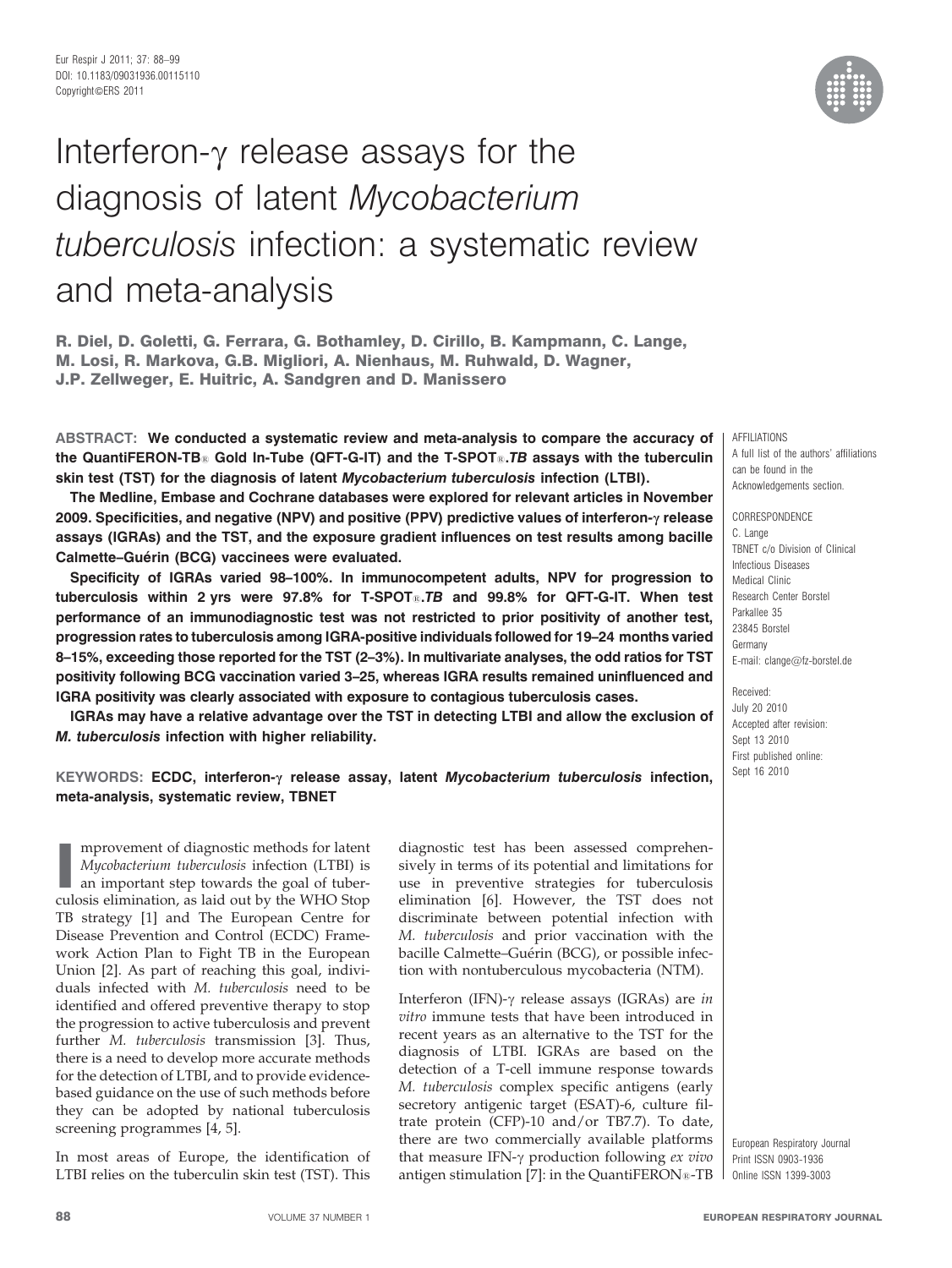R. DIEL ET AL. TUBERCULOSIS

Gold In-Tube test (QFT-G-IT) and its predecessor the QuantiFERON®-TB Gold (OFT-G) test (Cellestis Ltd, Carnegie, Australia), the amount of IFN- $\gamma$  released into the supernatant is quantified using an ELISA [8], whereas the proportion of blood cells releasing IFN- $\gamma$  is determined with the T-SPOT®.TB assay (Oxford Immunotec Ltd, Abingdon, UK) using an enzyme-linked immunospot (ELISPOT) technique [9]. As the antigens used in IGRAs are almost exclusively expressed by the M. tuberculosis complex, with the exception of Mycobacterium kansasii, Mycobacterium szulgai, Mycobacterium marinum and Mycobacterium riyadhense, IGRAs are less likely to be confounded by prior BCG vaccination and/or exposure to NTM [10].

For any new test to replace the TST, evidence of the test's higher diagnostic accuracy is needed. Importantly, such a test should show a higher specificity (ability to exclude M. tuberculosis infection), especially in subjects with confounding factors, such as BCG vaccination, and at least a similar sensitivity. However, the lack of a gold standard for diagnosing LTBI is a problem when trying to determine the diagnostic accuracy of both the IGRAs and the TST [11]. An alternative way to evaluate sensitivity, which cannot be assessed directly in this context, is through comparison of the risk of developing active tuberculosis in subjects with an increased risk of progression from LTBI to active disease.

The adoption and implementation of IGRAs into national tuberculosis screening programmes should be evidence-based. Several countries have, to date, adopted IGRAs for the diagnosis of LTBI within tuberculosis screening programmes and guidance documents on their use are available [4, 12, 13]. Clinical guidance for the diagnosis of LTBI is especially important for the care of immunocompromised individuals, e.g. patients undergoing tumour necrosis factor (TNF)-antagonists therapies [14], who carry an increased risk of progression to active tuberculosis. Several studies, and consequent systematic reviews and meta-analyses have been conducted evaluating IGRA accuracy in diagnosing LTBI [15–18]. Furthermore, evidence on the actual predictive value of the IGRAs (i.e. the relationship between having a positive or negative IGRA result and developing or not developing tuberculosis) is emerging [19–22]. To further support public health programmes, a continuous assessment of the use of IGRA for the diagnosis of LTBI is, therefore, needed.

This article provides important up-to-date information on the use of IGRAs to support the development of evidence-based guidance for tuberculosis screening programmes. These data may also be helpful for conducting more reliable costeffectiveness and cost–benefit analyses with respect to the use of IGRA or TST, solely or in combination.

Specifically, the diagnostic specificity of IGRAs relative to the TST, the IGRAs' negative (NPV) and positive (PPV) predictive values for the progression to active tuberculosis, the association between exposure to patients with tuberculosis, and IGRA and TST test results in contacts were evaluated.

We present a systematic review and meta-analysis of the literature according to evidence-based highest-standard criteria on the accuracy of commercially available IGRAs for the diagnosis of LTBI.

# **METHODS**

We conducted this systematic review according to the guidelines of the Preferred Reporting Items for Systematic Reviews and Meta-Analyses statement [23] and the Quality Assessment of Diagnostic Accuracy Studies (QUADAS) checklist [24].

#### Search strategy and selection criteria

We searched Medline, Embase and the Cochrane Central Register of Controlled Trials (CENTRAL; Cochrane Library 2009, issue 3) through November 15, 2009 for studies published in English. The following search terms were used: ''Tuberculosis'' OR ''TB infection'' OR ''TB disease'' AND ''QuantiFERON'' OR ''Elispot'' OR ''T-SPOT'' OR ''interferongamma assay" OR "interferon-γ release assay" OR "T cell assay'' AND ''ESAT-6'' OR ''CFP-10'', were separately combined with the terms ''NPV'' OR ''negative predictive value'' OR ''negative PV'', ''PPV'' OR ''positive predictive value'' OR ''predictive'' and ''TST'' AND ''BCG''.

No restrictions were made with respect to basic study design or data collection (prospective or retrospective). Secondary references cited by the studies and review articles retrieved from the databases were reviewed. Unpublished sources of data were not included in this systematic review.

From studies identified as potentially relevant, original articles or letters to the editor were chosen that met the following criteria: original data were presented; the most recent commercially available IGRAs (QFT-G-IT and T-SPOT®.TB) were used with European cut-offs for positive test results (in US Food and Drug Administration-approved criteria, a person is  $T-SPOT@.TB$  negative if they have four or fewer spots above the nil control, positive if they have eight or more spots above the nil control, and borderline (or equivocal) if they have five to seven spots above the nil control); active disease in participants was confirmed by culture, nucleic acid amplification technique and/or histopathological examination; and, if comparing results of two or more tests, these had to be performed in the same individuals.

The following studies were excluded: case reports, editorials, immunological (laboratory) and animal studies; studies not following the manufacturers' instructions, e.g. in vitro incubation  $>24$  h or freezing of cells; studies involving patients whose diagnosis of active tuberculosis relied solely on clinical evaluation or radiological features, improvement of symptoms while on anti-tuberculosis therapy, and/or on smear positivity; and mixed studies, in which the number of unconfirmed and confirmed patients was not presented separately, thus possibly resulting in a selection bias. Three reviewers performed the review of titles and/or abstracts and 53 publications were retrieved for full text review (fig. 1).

# Data extraction and quality assessment

Both study selection and data extraction were conducted independently, in duplicate, by the authors of the present study, in order to reduce the risk of errors. A data extraction form was created, including a subset of predefined items covering inclusion and exclusion criteria, as described above. These criteria included: study setting (country); year(s) of performance; type of patient and method used to recruit participants (including number of eligible and subjects); study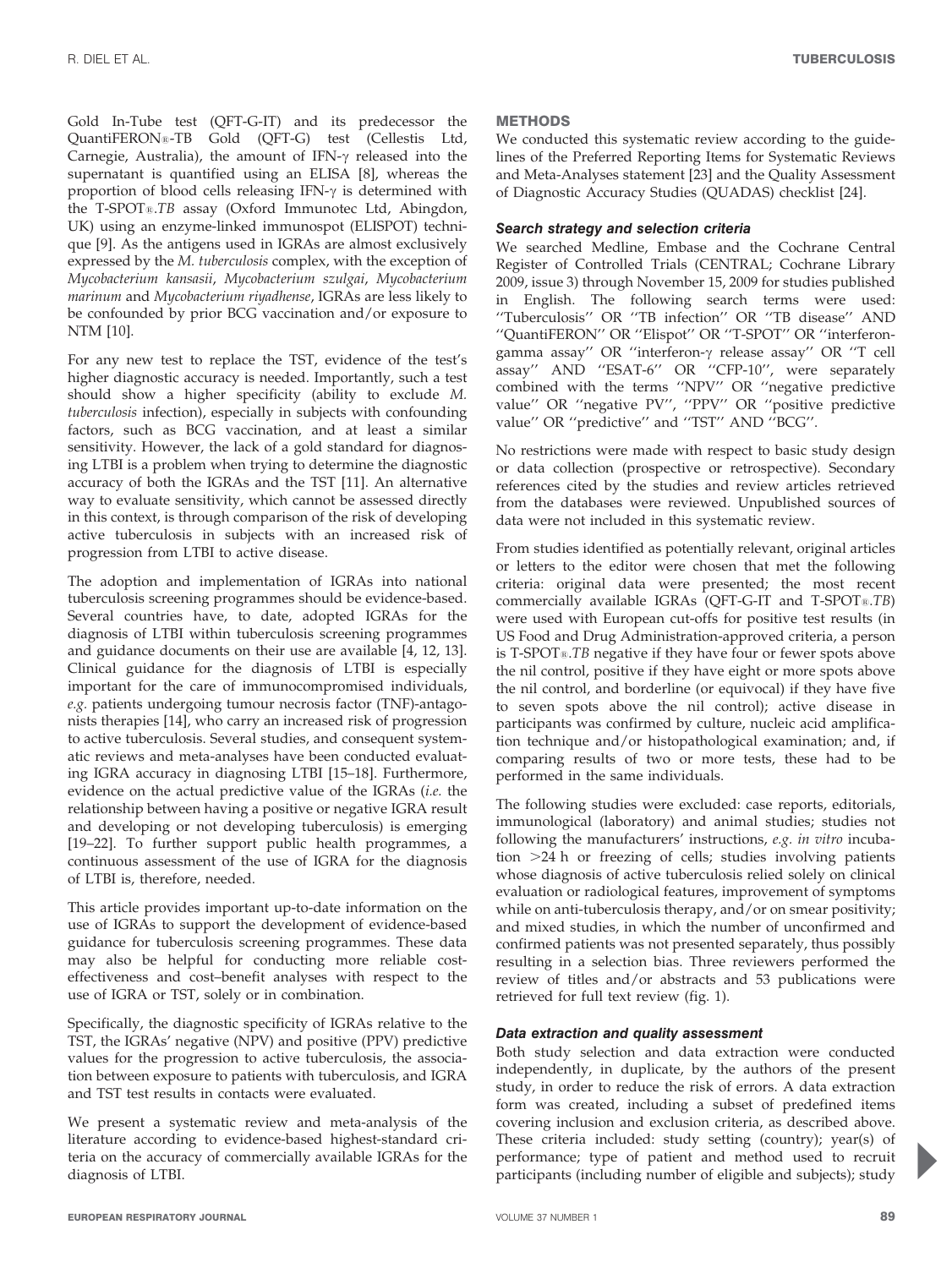

FIGURE 1. Flow diagram for study selection. NPV: negative predictive value; PPV: positive predictive value; TST: tuberculin skin test; IGRA: interferon- $\gamma$  release assay; TB: tuberculosis.  $*$ : seven studies also belonging to another category.

duration (from/to); and loss of participants during the observation period follow-up.

For analysis of specificity, NPV, NPV for progression and PPV for progression (see section on ''Data synthesis and analysis'' for definitions), the following study contents were documented: IGRA(s) used; mean age or age composition; number of participants finally included; number of subjects for whom valid test results were available (after subtraction of indeterminate, i.e. uninterpretable results); duration of follow-up; number of test results considered true negative and false positive in persons at very low risk of M. tuberculosis infection (specificity); number of confirmed tuberculosis cases with negative IGRA scores (i.e. number of false negatives in active

tuberculosis patients to measure NPV); number of confirmed nontuberculosis cases with negative IGRA scores (i.e. number true negatives in suspects of active tuberculosis to measure NPV); number of score-negative test results among persons at risk and screened for LTBI who later developed active disease (i.e. false negatives for NPV for progression); number of scorenegative persons screened for LTBI that did not develop active tuberculosis (true negative for NPV for progression calculation); untreated scored-positive persons who developed active tuberculosis during follow-up (PPV for progression); and, lastly, number of scored-positive persons screened for LTBI with a confirmed relationship to their index case, as demonstrated by highly discriminating molecular genotyping.

For analysis of the correlation between TST and IGRA results, and infection-exposure among BCG-vaccinated or -unvaccinated subjects, the following items were also included (or recalculated, if possible, from the available data): time of BCG vaccination; assessment of BCG vaccination among the study participants; TST units; type and chosen cut-off (induration diameter); number of participants finally tested by TST and at least one IGRA; assay used; number of subjects for whom test results were available; TST and IGRA results (if available, also in BCG-vaccinated or -unvaccinated subgroups); number of indeterminate results (if any); results on IGRAs/IGRA/TST concordance and discordance; statistical agreement (k statistics) in total and subgroups; and, lastly, odd ratios of independent predictors for IGRA and TST positivity. In the case of TST performance, results using the cut-off chosen by the authors, as part of the respective study design, were taken for our review. Additional clarifications on studies were requested by personal correspondence with the authors. Any discrepancies were resolved by consensus with the help of the team coordinator and, thus, obtaining an inter-reviewer agreement of 100%.

# Data synthesis and analysis

The following definitions of specificity, NPV, NPV for progression and PPV for progression were used for analysis.

The specificity was defined as the number of true negatives divided by the sum of true negatives and false positives. As there is no gold standard to ascertain LTBI in a study subject, specificity studies are typically conducted in low-prevalence countries and settings in which the population is at no risk, and there is no suspicion or evidence of LTBI or prior tuberculosis (any individual with a positive test score being considered false-positive). Specificity is, therefore, the measure of a test's ability to score LTBI-free, healthy subjects as testnegative. This definition holds for both IGRAs and the TST, irrespective of BCG vaccination status.

Generally, the NPV of a screening test is defined as the number of true negative test results divided by the sum of true and false negative results, all in individuals suspected to have a disease. With regards to diagnosing active tuberculosis, this refers to the degree to which a test does not score a person with active tuberculosis as test-negative, i.e. the certainty that a score-negative person does not have active tuberculosis. Translating this definition to persons suspected of LTBI, the NPV measures the degree to which a test does not score a person infected with M. tuberculosis as score-negative, i.e. the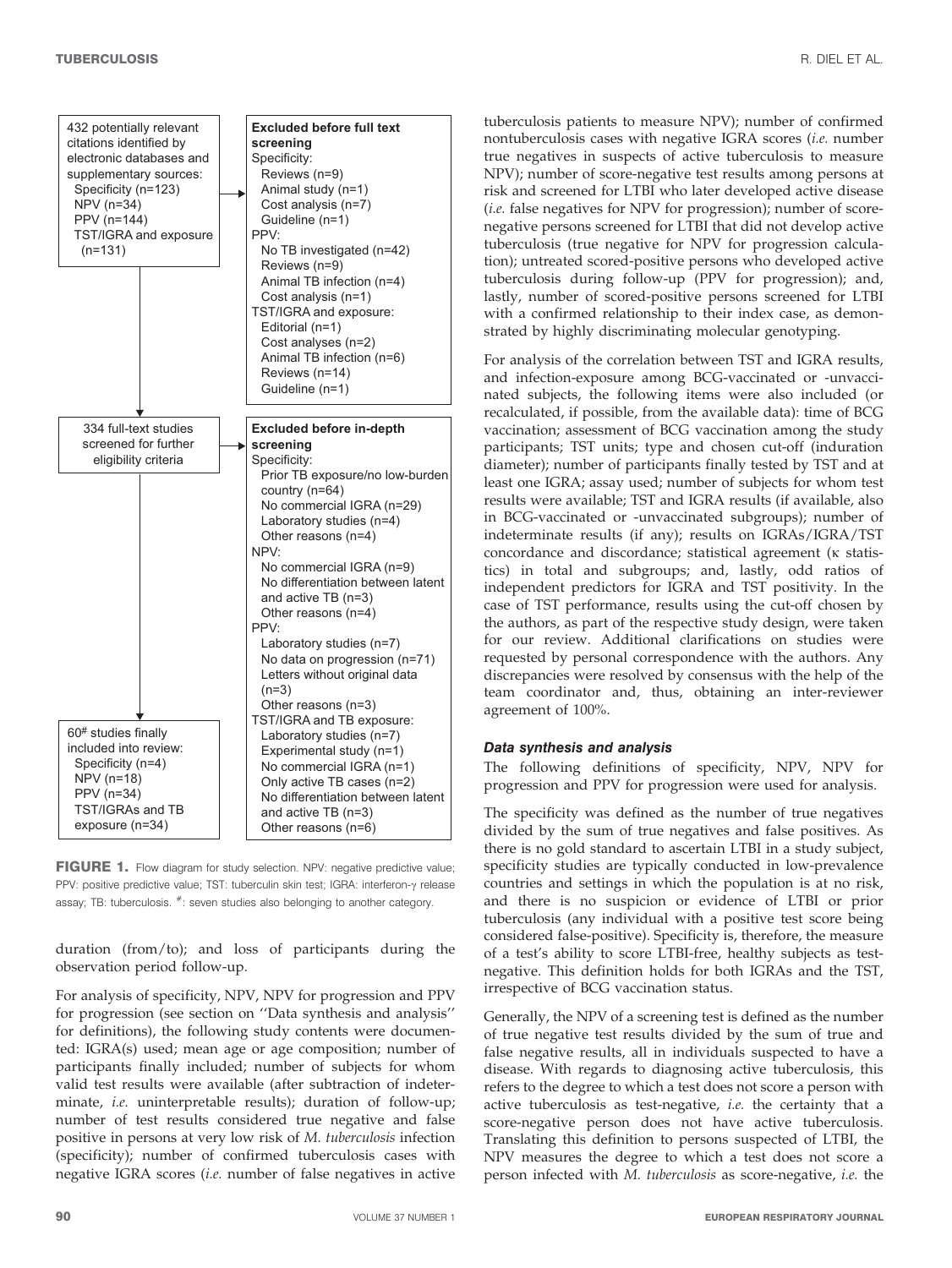certainty that a score-negative person does not have LTBI. Again, due to the lack of a gold standard for LTBI identification, studies commonly determine the NPV among patients with confirmed active tuberculosis, using the proportion of patients with false-negative test scores as a surrogate for the proportion of false-negative scores in LTBI suspects. The number of true negative cases is consequently the number of individuals, suspected of active tuberculosis that are subsequently confirmed not to have active disease.

NPV for progression is defined as the proportion of IGRA score-negative subjects that do not progress to active tuberculosis in a longitudinal, follow-up study of individuals tested for LTBI. Subsequently, this value reflects a test's ability to correctly predict that an LTBI score-negative individual will not develop active tuberculosis in later life, provided they have no further exposure to infection. As only subjects infected with M. tuberculosis can develop disease, the NPV can be measured by following subjects that scored negative for LTBI over time, and quantifying the number that have remained free from active disease.

The PPV for progression is defined as the proportion of IGRA score-positive subjects that develop active tuberculosis in a longitudinal, follow-up study of individuals tested for LTBI. Subsequently, this value reflects a test's ability to correctly predict that an LTBI score-positive individual is at risk of developing active tuberculosis in later life. As for NPV progression studies, this value is measured by following subjects that scored positive for LTBI over time, and quantifying the number that did develop active disease.

Estimates of specificity, NPV and PPV, and their respective 95% confidence intervals were calculated for each of the included studies and used, if applicable, to calculate pooled estimates. Pooled estimates are weighted averages built by using the study sample sizes as implicit weights. Weighted pooled estimates were compared by the Pearson's Chi-squared test (or Fisher's exact test, when the expected cell sizes were smaller than five). All p-values reported are based on twotailed comparisons with the statistical significance set at  $p<0.05$ .

Statistical heterogeneity between studies was assessed using the inconsistency  $(I^2)$  statistic described by HIGGINS et al. [18]. The test describes the percentage of total variability within a set of effect sizes that is caused by true heterogeneity rather than by sampling error (chance).  $I^2 = 100\% \times (Q \text{-df})/Q$ , where Q is the Chi-squared statistic and df enumerates the degrees of freedom. If applicable, forest plots were built to investigate whether outcomes were stable over a series of studies. Statistical analyses were performed using Meta-DiSc software, version 1.4 [25], and by applying SPSS version 18.0 for Windows (SPSS Inc., Chicago, IL, USA).

#### RESULTS

The study selection process is shown in figure 1. 432 citations were identified, of which 60 articles were eligible for final inclusion for one or more of the following topics: specificity, NPV in patients with active tuberculosis, NPV for progression, PPV for progression, and association of IGRAs and the TST with M. tuberculosis exposure and BCG vaccination. Overall, the quality, evaluated by the QUADAS tool, was very high and

# **Specificity**

Only four published studies evaluated the QFT-G-IT and/or T- $SPOT@.TB$  specificity in a total of 346 subjects with valid IGRA results [26–29], fulfilling the inclusion criteria. The specificity of the IGRAs ranged from 98% (95% CI 86.8–99.9%) [26] for the T-SPOT<sup>®</sup>.TB to 100% (95% CI 97.6–100%) [29] for the QFT-G-IT, for which specificity estimates were available in all four studies of 99.4% (95% CI 97.9–99.9%) (table 1). We excluded studies from analysis that either used criteria from the USA for scoring T-SPOT®.TB results [30], or that were performed in intermediate tuberculosis burden countries. In the latter, even individuals belonging to low-risk groups may have been exposed to unknown M. tuberculosis infection with a potentially higher risk of infection than that expected in low-burden countries [31–33]. Regarding the comparison of IGRAs with TST, one report [28] was excluded because the TST was not performed in all the enrolled subjects. From the data that could be analysed, TST specificity ranged from 55% (95% CI 38.5– 70.7) [26] to 95% (95% CI 87.7–97.2%) [29], with a pooled specificity of 88.7% (95% CI 84.6–92.0). When comparing the IGRAs and TST results, only a few subjects not exposed to M. tuberculosis scored positive by IGRAs compared to TST, particularly individuals with known prior BCG vaccination or confirmed NTM infection (table 1).

# NPV in patients with active tuberculosis

18 articles satisfied our inclusion criteria for evaluating the NPV; 13 assessed the NPV among confirmed tuberculosis cases [22, 26, 34–44] and six assessed the prospective outcome in IGRA-negative individuals after an average of 2 yrs [19–22, 45, 46].

Among the studies in which the NPV was evaluated in patients with confirmed tuberculosis (387 tuberculosis cases with a valid T-SPOT®.TB result and 304 with valid QFT-G-IT result), the NPV varied greatly, irrespective of the IGRA used. Among the 13 articles, the NPV ranged between 74.4% [36] and 100% [22, 34], with a pooled value of 94% (95% CI 92.1–95.6%) for the T-SPOT®.TB and  $88\%$  (95% CI 84.6–91.5%) for the QFT-G-IT (figs 2 and 3).

In the six longitudinal studies assessing the NPV among healthy persons, a total of 1,442 individuals scored negative by the QFT-G-IT and 182 scored negative by the T-SPOT®.TB (figs 4 and 5) [19–22, 45, 46].

# NPV for progression

Although subjects at increased risk for developing tuberculosis were included in all studies, the pooled NPV for progression was high in the five studies performed in low-incidence countries. For these five studies, the pooled NPV for the QFT-G-IT was 99.8% (95% CI 99.4–100%; three individuals contracted tuberculosis among the 1,442 scored-negatives) and 97.8% (95% CI 94.5–99.4%) for the T-SPOT®.TB (four individuals contracted active tuberculosis among the 182 scorednegatives). Conversely, the NPV of the included study performed in Thailand [46], an intermediate-burden country, was 88% (95% CI 63.6–98.5%).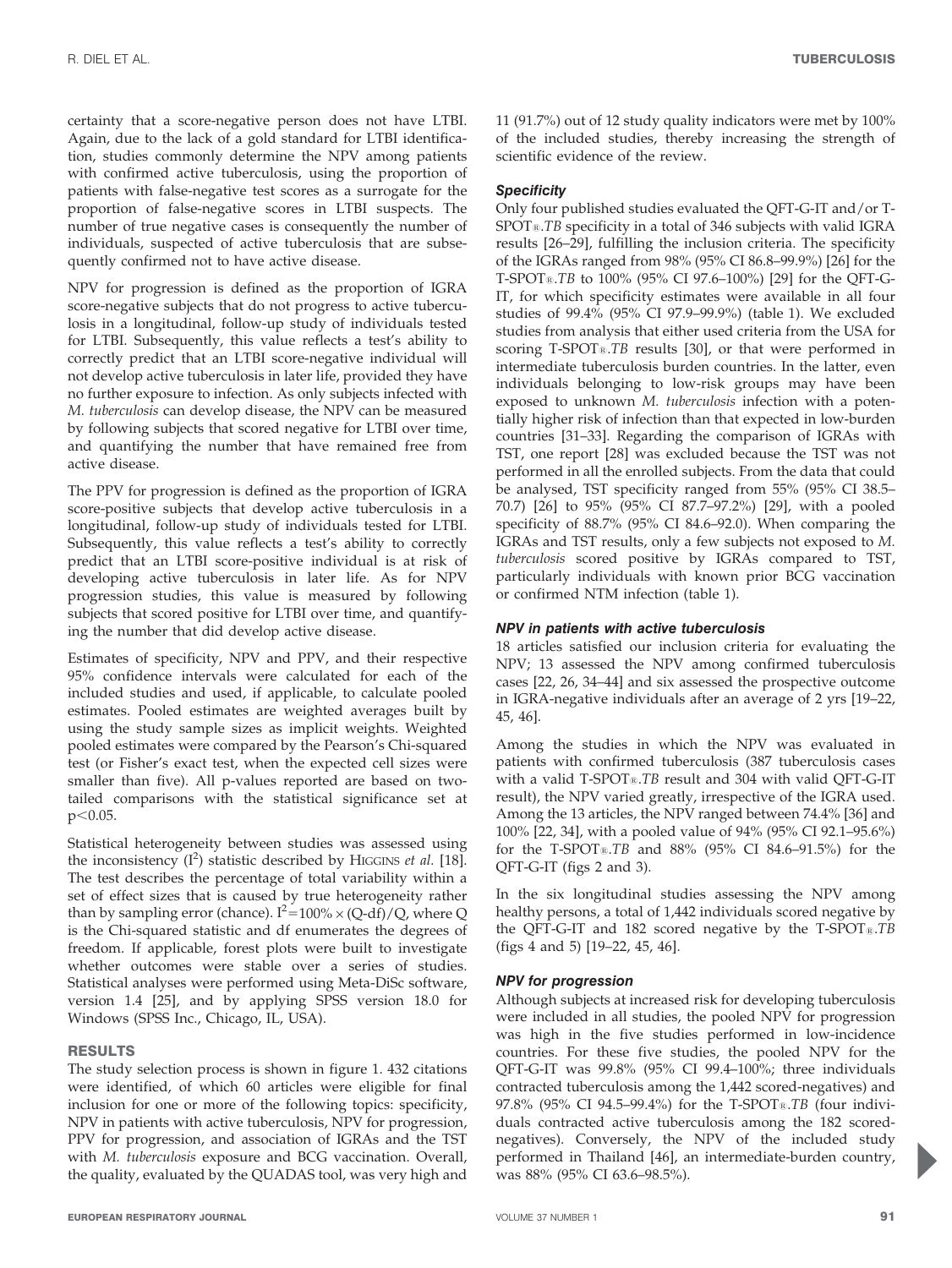| TABLE <sub>1</sub>      |                     | Specificity for latent Mycobacterium tuberculosis infection (LTBI) diagnosis in individuals with very low risk for LTBI tested by QuantiFERON a-Gold In-Tube<br>(QFT-G-IT) and/or T-SPOT <sup>®</sup> . TB assays                                                                                                                                                                                                                                                                                                                                                                                                                                                                                                                                                                                                                                                                                                |                                  |                                                            |                                                |                                                                                                               |                                            |                                                       |
|-------------------------|---------------------|------------------------------------------------------------------------------------------------------------------------------------------------------------------------------------------------------------------------------------------------------------------------------------------------------------------------------------------------------------------------------------------------------------------------------------------------------------------------------------------------------------------------------------------------------------------------------------------------------------------------------------------------------------------------------------------------------------------------------------------------------------------------------------------------------------------------------------------------------------------------------------------------------------------|----------------------------------|------------------------------------------------------------|------------------------------------------------|---------------------------------------------------------------------------------------------------------------|--------------------------------------------|-------------------------------------------------------|
| First author<br>[ref.]  | (burden)<br>Country | Participants                                                                                                                                                                                                                                                                                                                                                                                                                                                                                                                                                                                                                                                                                                                                                                                                                                                                                                     | IGRA(s) used                     | Age mean $\pm$ sp <sup>#</sup><br>yrs                      | M. tuberculosis<br>low risk for<br>infection n | Subjects assigned as Subjects with negative Subjects considered<br>tests/all tested subjects<br>$\frac{2}{5}$ | false-positive n                           | Rounded specificity<br>of IGRA(s)/TST %<br>$(95%$ CI) |
| <b>DETJEN</b> [26]      | Germany (low)       | Children with confirmed non-TB<br>lymphadenitis (median 44) or<br>respiratory infections                                                                                                                                                                                                                                                                                                                                                                                                                                                                                                                                                                                                                                                                                                                                                                                                                         | T-SPOT <sup>®</sup> .7B/QFT-G-IT | NTM infection: median<br>44 months; others:<br>52.5 months | 45                                             | T-SPOT®.TB: 39/40; QFT-G-IT: QFT-G-IT: O; T-SPOT®.TB: 10; T-SPOT®.TB: 9888-999.9);<br>40/40; TST: 22/40       | TST: 18 (all 18 with NTM<br>lymphadenitis) | QFT-G-IT: 100 (92.8-100); TST:<br>55 (38.5-70.7)      |
| FRANKEN [27]            |                     | The Netherlands (low) Dutch Armed Forces personnel                                                                                                                                                                                                                                                                                                                                                                                                                                                                                                                                                                                                                                                                                                                                                                                                                                                               | QFT-G-IT                         | $19.6 \pm 2.8$                                             | 171                                            | QFT-G-IT: 166/168*; TST: 136/                                                                                 | QFT-G-IT: 2; TST: 9                        | QFT-G-IT: 99 (95.8-99.9); TST:<br>94 (88.6-97.1)      |
| <b>PALAZZO</b> [28]     | Italy (low)         | Healthy blood donors as controls<br>for TB suspects                                                                                                                                                                                                                                                                                                                                                                                                                                                                                                                                                                                                                                                                                                                                                                                                                                                              | QFT-G-IT                         | BCG-unvacc.: 37.2 ± 2;<br>BCG-vacc.: 35.2±2                | $\overline{24}$                                | QFT-G-IT: 14/14 <sup>3</sup> ; TST: NA                                                                        | QFT-G-IT: 0                                | QFT-G-IT: 100.00 00 00 1.<br>≸                        |
| RUHWALD <sup>[29]</sup> | Denmark (low)       | 86 high school students and 38<br>high school staff                                                                                                                                                                                                                                                                                                                                                                                                                                                                                                                                                                                                                                                                                                                                                                                                                                                              | QFT-G-IT                         | Students: 17.6±1.3; staff:<br>54.5 ± 8.5                   | 124                                            | QFT-G-IT:124/124; TST: 116/124                                                                                | QFT-G-IT: 0; TST: 8                        | QFT-G-IT: 100 (97.6-100); TST:<br>95 (87.7-97.2)      |
|                         |                     | : unless otherwise stated; 1: after subtraction of invalid results/indeterminates; *: among recruits, five out of 171 results were QFT-G-IT-positive; of these recruits, two had previously been treated for tuberculosis and<br>Pooled specificity of OFT-G-IT: 99.4% (Di-99.99%; Chi-squared (Q) =2.90; degrees of freedom (df) =0. 9-0. Applosatency (f $\uparrow$ =0.9%. Pooled specificity of tuberculin skin fest], 88.7% (95% Cl 84.6-92.0%;<br>Q=2.90; df=2; p=0.0001; f <sup>2</sup> =94.5%). IGRA: interferon-y release assay, TB: tuberculosis; NTM: nontuberculous mycobacteria; BCG: bacille Calmette-Guérin; unvacci: unvaccinated; vacc.: vaccinated; NA: not assessed.<br>ioreign-born without information on the tuberculosis prevalence in his home county, thus reducing the number of false-positive subjects and the number of tested persons eligible for analysis accordingly, *: 13 BCG- |                                  |                                                            |                                                |                                                                                                               |                                            |                                                       |

In the majority of the evaluated studies, it was not possible to compare the NPV estimates for IGRAs to that of the TST results [19, 21, 22, 45, 46]. In particular, in two studies performed on HIV-infected persons, TST-negative individuals were excluded from the follow-up [19, 22]. Only one study performed a comprehensive follow-up that included TST and IGRA scorednegative subjects [20]. In this study, only one out of 354 TST score-negative close contacts developed tuberculosis, resulting in an NPV for the TST of 99.7% (95% CI 98.5–100%) compared to 100% for the QFT-G-IT (95% CI 99.4–100%).

# PPV for progression

Four studies investigating the probability of developing active disease in subjects with a positive IGRA result were included for analysis (table 2). Two studies were screening studies among HIV-positive subjects, while the other two consisted of large contact investigations among native and immigrant subjects in Germany and the Netherlands. Only one study [20] included children aged  $\leq 16$  yrs. The rate of progression to active disease among subjects having tested positive for LTBI, and having refused preventive treatment, ranged 2.3–3.3% for TST, 2.8– 14.3% for QFT-G-IT and 3.3–10% for T-SPOT®.TB (table 2).

In a study by CLARK et al. [22], 201 HIV-infected patients diagnosed with LTBI were followed for a median period of 12 months. Two out of the 20 HIV-infected patients with positive T-SPOT®.TB results, and who did not receive preventive treatment, developed active tuberculosis, resulting in a PPV for progression of 10% (3 and 10 months after testing, no detail or comparative results with the TST were reported).

In an extensive contact investigation study, DIEL et al. [20] followed the outcome of 41 QFT-G-IT-positive close contacts, all of whom did not receive preventive therapy, for a period of  $\leq$  2 yrs. Four of the individuals were TST-negative and three were children  $<$ 16 yrs of age. Within this period, six out of the 41 untreated, QFT-G-IT-positive subjects developed active tuberculosis (PPV for progression 14.6%), including one QFT-G-IT-positive, TST-negative contact. In comparison, of the 219 untreated TST-positive contacts followed, only five developed tuberculosis (PPV for progression 2.3%). The progression rate increased to five (5.6%) out of 90 when a 10 mm TST cut-off was applied.

AICHELBURG et al. [19] enrolled 830 HIV-infected individuals in an extensive LTBI screening study. Among the study group, 36 were QFT-G-IT-positive, subsequently diagnosed with LTBI and followed for a mean period of 19 months without receiving preventive treatment. An additional seven individuals also tested positive at the time of screening, but were then diagnosed with active tuberculosis and subsequently excluded from the follow-up. Of the 36 QFT-G-IT-positive individuals, three had developed active tuberculosis within the follow-up period, resulting in a PPV for progression of 8.3%. Comparison between TST and QFT-G-IT results with respect to progression of disease was not possible, due to the fact that TST was not administered in all individuals.

In their study, KIK et al. [21] included 433 close immigrant, adult contacts in the Netherlands, none of whom was immunosuppressed. QFT-G-IT or T-SPOT®.TB was performed only in TST-positive patients or in persons with a known prior TST result  $\geq 10$  mm (n=17). All TST-positive contacts were

foreign-born without information on the tuberculosis prevalence in his home country, thus reducing the number of false-positive subjects and the number of tested persons eligible for analysis accordingly; 1: 13 BCGunvaccinated and one -vaccinated control persons, as shown in table 2 of the publication; evaluation of TST results was not performed because TST was perfomed in only seven out of the 14 persons included in the study.

as shown in table 2 of the publication; evaluation of TST results was not performed because

unvaccinated and one-vaccinated control persons,

the 14 persons included in the study

seven out of

was perfomed in only tested  $\overline{5}$ 

 $\overline{181}$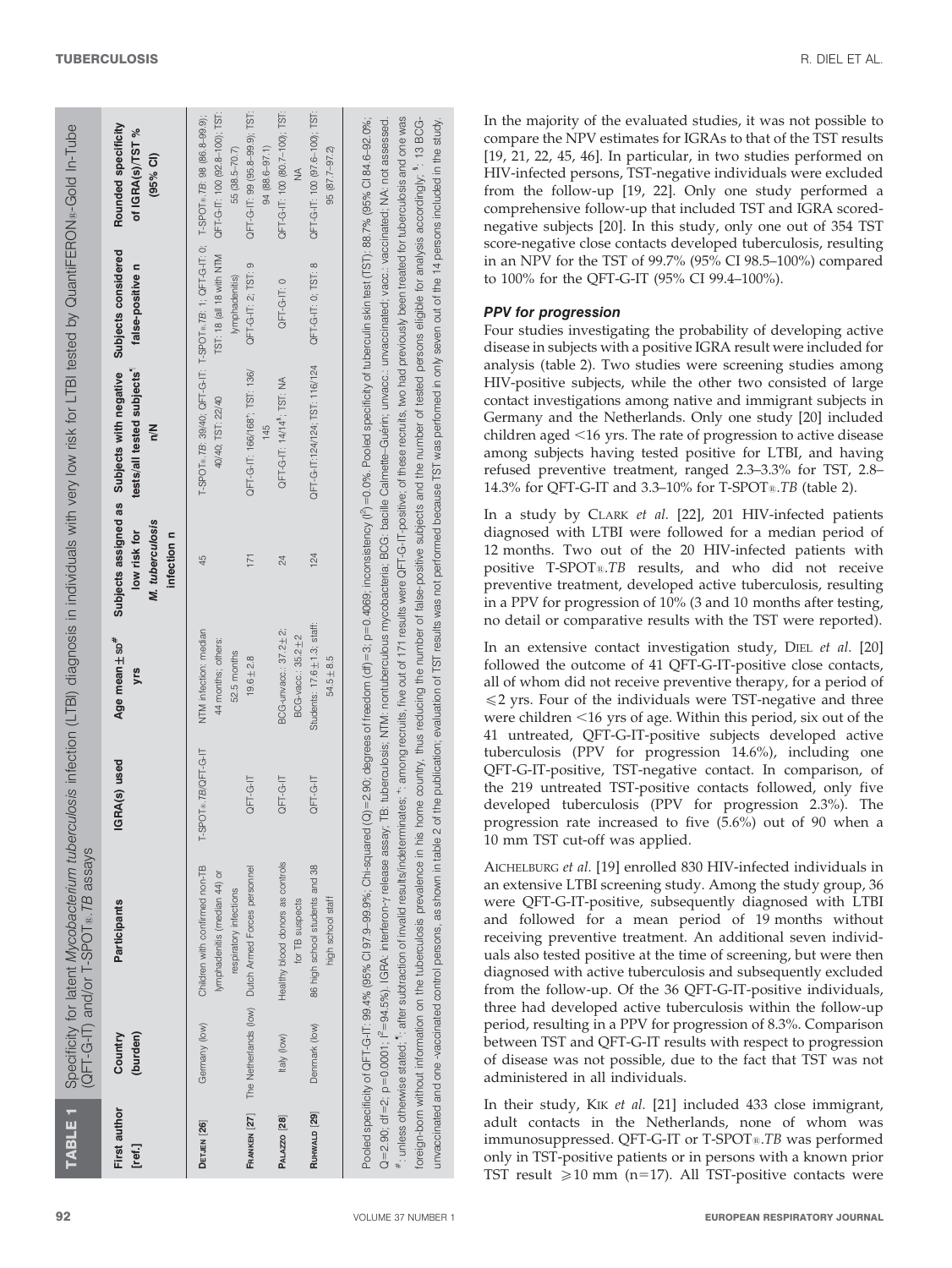

FIGURE 2. Negative predictive value (NPV) of T-SPOT $_{\rm B}$ .TB assay in tuberculosis suspects. df: degrees of freedom.

followed for  $\leq 24$  months. In total, 339 (78.3%) of the 433 contacts were TST-positive. IGRA was performed on 327 of the TST-positive contacts, of which 179 (54.4%) tested positive using the QFT-G-IT and  $181$  (60.5%) tested T-SPOT®.TB positive. Nine (2.6%) of the 339 contacts developed active tuberculosis; IGRA had been performed in eight of these contacts, of whom six had scored positive. The PPV value for developing active tuberculosis was 3.1% (nine out of 288; 95% CI 1.4–5.8%) for TST (cut-off  $\geq 10$  mm), 2.8% (five out of 178; 95% CI 0.9–6.4%) for QFT-G-IT and 3.3% (six out of 181; 95% CI 1.2–7.0%) for T-SPOT $\text{R}$ .TB.

## Association of IGRAs and the TST with MTB exposure and BCG vaccination

34 studies [27, 39, 45, 47–77] from a total of 18 different countries fulfilled the inclusion criteria for this section of the

review. Four studies were from intermediate-burden countries (South Korea [55], Lithuania [59], Iran [63] and Turkey [72]) and three studies were from high-burden countries (India [56], South Africa [61] and Vietnam [65]). Seven studies were based solely on paediatric cohorts [39, 51, 54, 59, 73, 75] and three studies [47, 57, 61] included children in the study population.

17 of the 34 articles calculated the odd ratios, assessing the influence of different factors on test positivity in multivariate analyses. In nine of these, TST positivity was significantly associated with BCG vaccination as an independent predictor in multivariate analysis [47, 50, 55, 62, 67, 71, 72, 74, 77] with odd ratios ranging between 3.8 (95% CI 1.0–13.9) [50] and 24.7 (95% CI 11.7–52.5) [48] regardless of the epidemiological context. No correlation was found between IGRA positivity and BCG vaccination. In nine of the 10 studies comparing the



FIGURE 3. Negative predictive value (NPV) of QuantiFERON<sup>®</sup>-TB Gold In-Tube assay in tuberculosis suspects. df: degrees of freedom.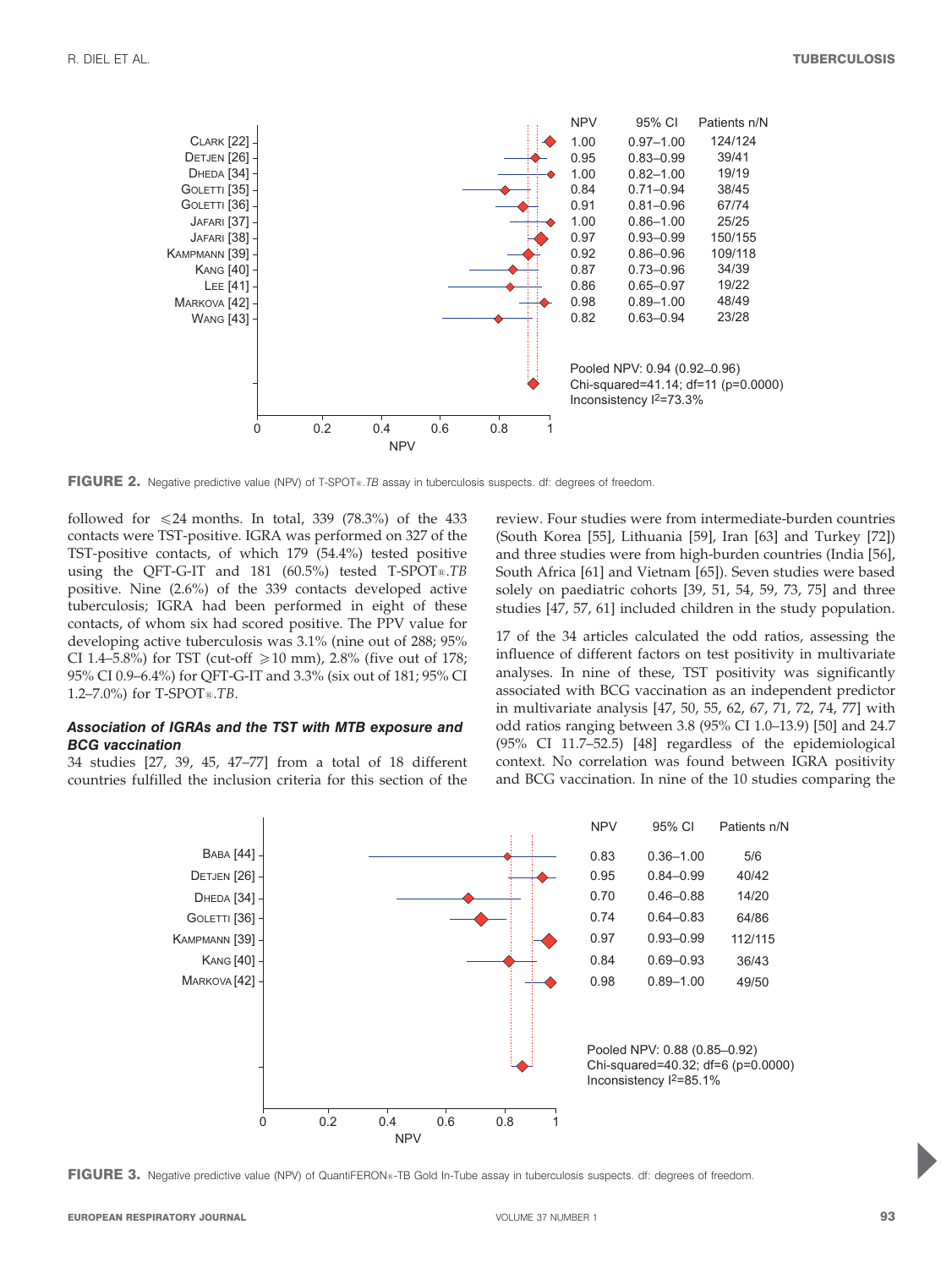

FIGURE 4. Negative predictive value (NPV) for progression in QuantiFERON®-TB Gold In-Tube assay negative subjects. df: degrees of freedom.

odds for test positivity with M. tuberculosis exposure gradients, or using chest radiography lesions as a surrogate of prior exposure, the IGRAs associated better with exposure than the TST, irrespective of the setting's disease burden. Furthermore, there was generally a poor agreement between IGRAs and TST results (for k statistics, see table 3).

#### **DISCUSSION**

In the past few years, a large number of studies have been published on the performance of IGRAs for the diagnosis of LTBI in different cohorts at risk for progression to active tuberculosis. We performed a systematic review and metaanalysis to assess the accuracy of commercially available IGRAs in terms of specificity, NPV and PPV as the main estimates. Despite the volume of publications on the subject, only a limited number of studies fulfilled the inclusion criteria for our systematic review and meta-analysis. This is due to the use of noncommercial IGRAs or methodological limits in the design of individual studies.

Based on the results obtained from our analysis we identified that: 1) the IGRAs show a higher specificity compared with the TST; 2) the NPV in patients with active tuberculosis as a surrogate of LTBI is high (although with a high variability in values); 3) the ability of the IGRAs to predict that a testnegative individual will not develop disease is even higher; and 4) the predictive value for progression to active disease when testing positive is higher for the IGRAs compared with the TST. However, NPV and PPV remain to be established in the paediatric population and in immunocompromised individuals, e.g. patients with advanced HIV infection, transplant recipients or candidates for TNF antagonists therapies.

The pooled specificity (99.4%, 95% CI 97.8–99.9%) when measured in low-risk population groups using the QFT-G-IT (the only IGRA for which results could be analysed in all included studies) was clearly higher than the pooled specificity for the TST (88.7%, 95% CI 84.6–92.0%). These results suggest that the IGRAs are more certain to correctly identify individuals not infected with M. tuberculosis as compared to the TST. However, the estimates have to be interpreted with caution due to the low number of included studies.

An optimal LTBI diagnostic tool should be predictive of an individual's risks for developing or not developing active disease when tested. When analysing the studies using cohorts of active tuberculosis cases as surrogates of LTBI, a high overall NPV value was measured (pooled NPV 94% for T-SPOT®.TB and 88% for QFT-G-IT). This would suggest that IGRAs, especially the T-SPOT®.TB, are effective at ruling out  $M$ . tuberculosis infection. However, caution must be exercised when interpreting these results, as there was a high variability between the studies (ranging 70–98% for the QFT-G-IT and 92– 100% for the T-SPOT®.TB), probably due to the corresponding



FIGURE 5. Negative predictive value (NPV) for progression in T-SPOT<sub>®</sub>. TB negative subjects. df: degrees of freedom.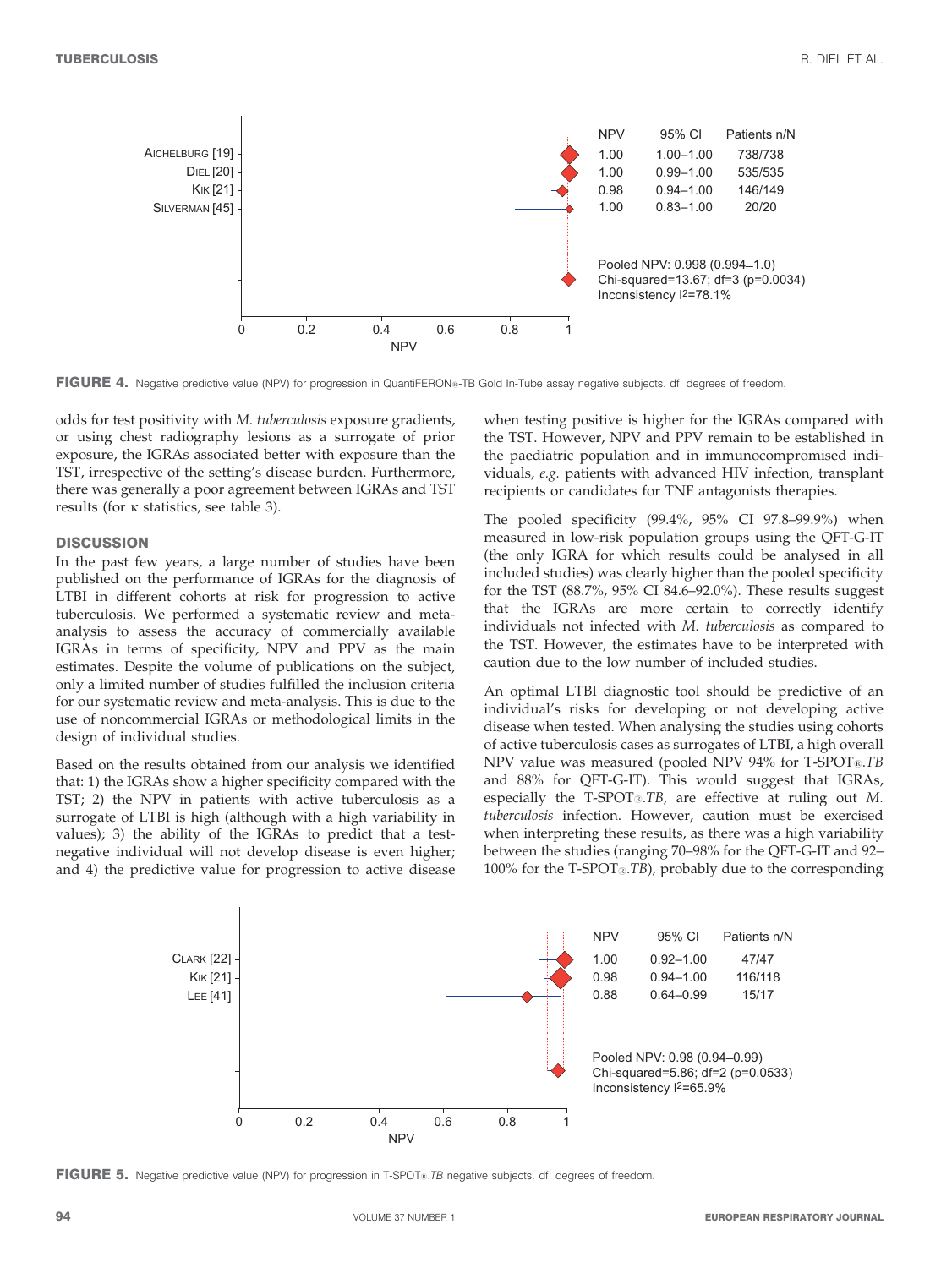|                        |                   |                                                                                   |                     |                         |                                  |                                                        |                            | TABLE 2 Positive predictive value (PPV) of commercial interferon-y release assays (IGRAs) for progression in those with latent Mycobacterium tuberculosis infection                                                                                                                                                                                                                                                                                              |                                                                                                              |
|------------------------|-------------------|-----------------------------------------------------------------------------------|---------------------|-------------------------|----------------------------------|--------------------------------------------------------|----------------------------|------------------------------------------------------------------------------------------------------------------------------------------------------------------------------------------------------------------------------------------------------------------------------------------------------------------------------------------------------------------------------------------------------------------------------------------------------------------|--------------------------------------------------------------------------------------------------------------|
| First author<br>[ref.] | design<br>Study   | Participants                                                                      | (burden)<br>Country | IGRA(s) used            | Age mean ±sp <sup>#</sup><br>yrs | Performance of IGRA<br>and TST testing                 | period months<br>Follow-up | Later TB cases among<br>positives n/N (PPV %<br>untreated IGRA/TST<br>$(95%$ CI))                                                                                                                                                                                                                                                                                                                                                                                | TST-positives with confirmed<br>Later TB cases among IGRA/<br>relationship to index cases<br>by RFLP n/N (%) |
| <b>QARK</b> [22]       | Case-             | 201 immune-deficient                                                              | UK (low)            | $T-SPOT_{\text{R}}$ .78 | Median 40                        | ≸                                                      | 24                         | T-SPOT®. TB: 2/20 (10 (0.012-0.32));                                                                                                                                                                                                                                                                                                                                                                                                                             | ≸                                                                                                            |
| DIEL [20]              | Cohort<br>control | 601 close contacts of<br>HIV-1-positive adults                                    | Germany (low)       | QFT-G-IT                | (range 33-46)<br>$27.7 \pm 12.0$ | Simultaneously                                         | 24 (mean)                  | QFT-G-IT: 6/41 (14.6 (0.06-0.29)); 5/219<br>TST: NA                                                                                                                                                                                                                                                                                                                                                                                                              | QFT-G-IT: 2/6 (33.3);                                                                                        |
|                        |                   | AFB-positive TB cases<br>(66 (10.9%) children                                     |                     |                         | $(range 1-56)$                   | with TST                                               |                            | TST-positives >5 mm: (2.3 (0.007-<br>0.052)                                                                                                                                                                                                                                                                                                                                                                                                                      | TST: 1/5 (20)                                                                                                |
| AICHELBURG [19]        | Cohort            | 830 HIV-1-positive<br>$<$ 16 yrs)                                                 | Austria (low)       | QFT-G-IT                | 39 (interquartile                | IGRA first, TST only if                                | 19 (mean)                  | QFT-G-IT: 3/36 <sup>+</sup> (8.3 (0.018-0.22)); TST:                                                                                                                                                                                                                                                                                                                                                                                                             | $\frac{1}{2}$                                                                                                |
| Kw [21]                | Cohort            | 433 adult close<br>adults                                                         | The Netherlands     | QFT-G-IT, T-SPOT®.7B    | range 32-47)<br>≸                | TST first, IGRA only if<br>QFT-G-IT positive           | 22 <sup>f</sup> (median)   | QFT-G-IT: 5/178 (2.8 (0.009-0.064));                                                                                                                                                                                                                                                                                                                                                                                                                             | IGRAS: 3/3 (100) <sup>11</sup>                                                                               |
|                        |                   | immigrant contacts and<br>BCG-vacc. Dutch-born                                    | (low)               |                         |                                  | TST positive (at a<br>$cut-off \ge 5$ mm) <sup>5</sup> |                            | г-SPOT®. ТВ: 6/181 (3.3 (0.012-0.07)); TST<br>$\geq 10$ mm: 9/288 (3.1 (0.014-0.058)) <sup>##</sup>                                                                                                                                                                                                                                                                                                                                                              | TST: 6/6 (100)                                                                                               |
|                        |                   | contacts                                                                          |                     |                         |                                  |                                                        |                            |                                                                                                                                                                                                                                                                                                                                                                                                                                                                  |                                                                                                              |
|                        |                   |                                                                                   |                     |                         |                                  |                                                        |                            | IST: tuberculin skin fest, TB: tuberculosis; RFLP: restriction fragment length polymorphism; MA: not assessed; AFB: acid-fast bacilin; CuT-G-T-G-TI-C-Mi-FERONs-TB Gold in-Tube assay; BCG: bacille Calmette -Guérin; vaccinat<br>stated; 1: after subtraction of invalid results/indeterminates; 7: among 44 QFT-G-IT-positive patients, seven were diagnosed with active TB during the first investigation and one was lost within the first 3 weeks of follow |                                                                                                              |
|                        |                   |                                                                                   |                     |                         |                                  |                                                        |                            | 8 weeks was not respected for IGRAs or the TST; TST was repeated 8-12 weeks later if negative; but not the IGRA if the IGRA if the IGRA is was ultimally negative; $t$ ; only 56, 58,4%) out of T8-12-T-Q-IT-positive contacts                                                                                                                                                                                                                                   |                                                                                                              |
|                        |                   | the T-SPOT ®. TB-positive contacts were followed for 21 months; ##: as calculated |                     |                         |                                  |                                                        |                            | by the authors of that study, although a TST was considered positive if induration diameter was $\geq$ 5 mm; <sup>16</sup> ; six out of nine patients developing tuberculosis were culture-                                                                                                                                                                                                                                                                      |                                                                                                              |

prevalence of active tuberculosis cases, thus limiting the utility of pooling data across studies. This would, therefore, refute the conclusion that the IGRAs are an effective rule-out test for LTBI.

Conversely, longitudinal NPV studies on mostly immunocompetent adults in low-prevalence countries, who are at risk for LTBI, suggest that one can be reasonably confident that, when scoring negative with an IGRA, the likelihood of false negative results is low. High NPVs were found for both the QFT-G-IT and the T-SPOT<sup>®</sup>.TB (pooled NPV of 97.8% for T- $SPOT@.TB$  and  $99.8%$  for OFT-G-IT). This indicates that an individual testing negative will most likely not develop tuberculosis in the future. However, a limitation of this analysis was the low number of individuals included in the studies ( $n=1,442$ ), the short durations of follow-up and the fact that similar studies have not yet been performed in highburden settings.

The OFT-G-IT and the T-SPOT®.TB both showed a similar PPV for progression, with a slightly wider range in values as compared to the TST (2.8–14.3% for QFT-G-IT; 3.3–10% for T- $SPOT<sub>®</sub>.TB$  and 2.3–3.3% for TST), suggesting that the IGRAs have a higher predictive value for progression to active disease as compared with the TST. If IGRA performance was not conditionally restricted to prior TST positivity (as was the case in one study), the progression rates were higher (8, 10 and 15%) than those reported for TST, with 2 yrs follow-up [19, 20, 22]. In the study by KIK et al. [21], a lower PPV value for progression was measured (3%); however, the study was limited to assessing the IGRA among TST-positive individuals, thereby presenting a source of bias.

Studies on predictive value of the IGRAs with regard to developing active tuberculosis upon testing positive are still very few, with only four studies having fulfilled our inclusion criteria, and they often vary substantially in design and rely on empirical observations of subjects refusing LTBI treatment. Additional, larger sized studies including new markers for LTBI are needed to evaluate the predictive values of IGRAs and other biomarkers in groups with the highest risk of progression to tuberculosis, especially in children and in immunocompromised hosts.

The review of studies investigating the influence of BCG vaccination on TST positivity and the influence of exposures for LTBI clearly confirmed, despite the large heterogeneity in the design of the analysed studies, that, unlike the TST, the newest commercial IGRAs are not affected by prior BCG vaccination. They are subsequently more likely to be associated with exposure to tuberculosis cases compared to the TST. These results were not influenced by the epidemiological context where the studies were performed (high- versus lowincidence countries).

The review only assessed TST results in the context of IGRA studies and, thus, the results on prior studies on the accuracy performing the TST alone could not be taken into consideration.

Furthermore, we did not evaluate the ability of IGRAs to discriminate recent from remote LTBI and the phenomenon of conversion/reversion over time or after therapy. Although this would be a very important point in a public health programme, the data available today [78–82] are limited and

confirmed; two of them were negative by both IGRAs and, in one tuberculosis patient, culture-confirmed IGRA testing was not performed.

confirmed; two of them were negative by both IGRAs and, in one tuberculosis patient, culture-confirmed IGRA testing was not performed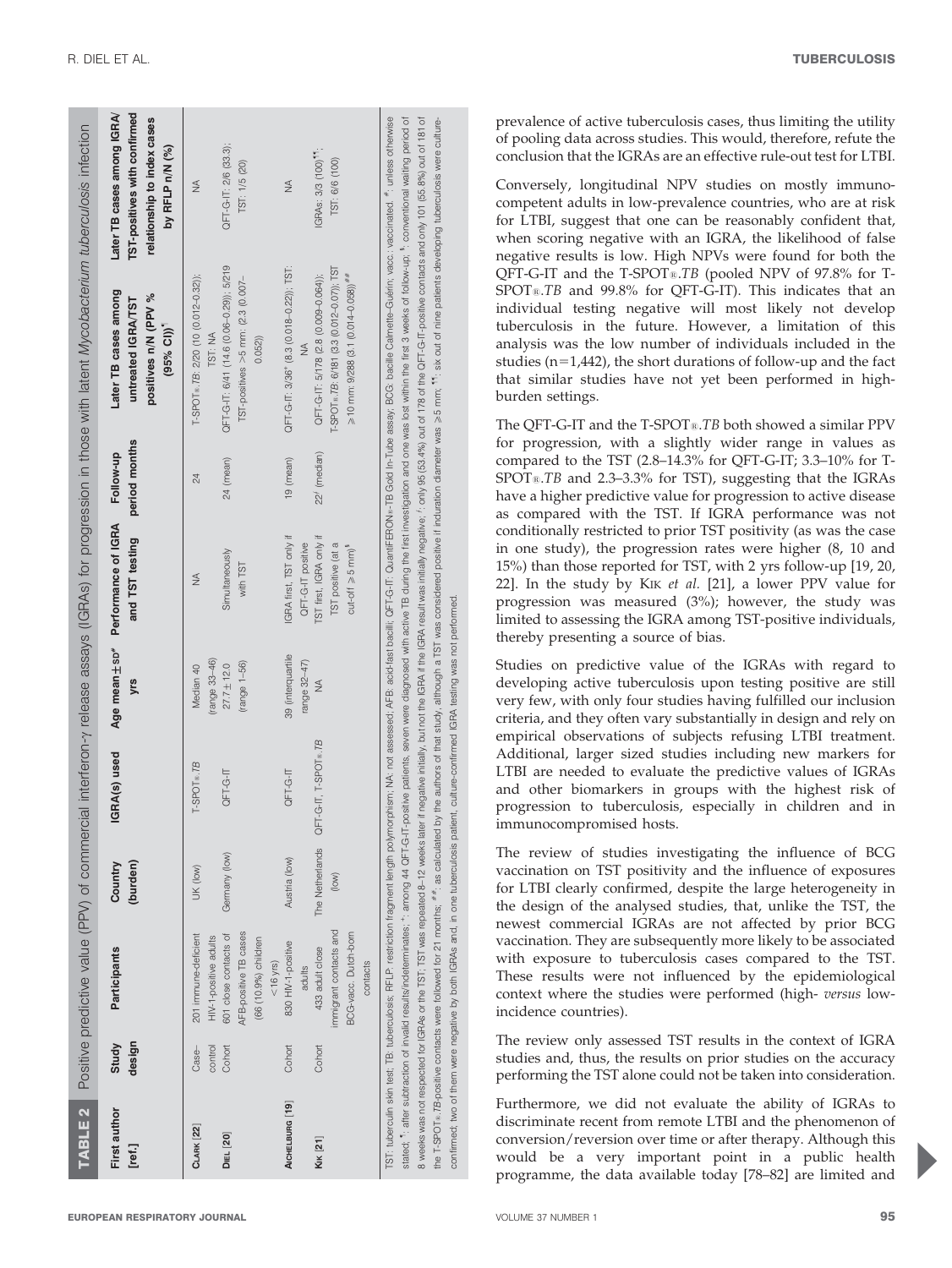| TABLE <sub>3</sub>        |                                                | Studies in which exposure status was a predictor of test positivity (either test) in multivariate analysis |                                         |                                        |                                                                                      |                                       |                                                                                         |                                                                                                                                                                                                                                                                                                                                                                     |
|---------------------------|------------------------------------------------|------------------------------------------------------------------------------------------------------------|-----------------------------------------|----------------------------------------|--------------------------------------------------------------------------------------|---------------------------------------|-----------------------------------------------------------------------------------------|---------------------------------------------------------------------------------------------------------------------------------------------------------------------------------------------------------------------------------------------------------------------------------------------------------------------------------------------------------------------|
| First author [ref.]       | (IGRA used)<br>Country                         | Participants                                                                                               | <b>BCG</b> vaccinees<br>n/N (%)         | IGRA positives/<br>total tested n/N    | IGRA OR (95% CI)                                                                     | TST positives/total<br>tested n/N (%) | TST OR (95% CI)                                                                         | between IGRA(s) and<br>Statistical agreement<br>TST к (95% Cl <sup>#</sup> )                                                                                                                                                                                                                                                                                        |
| BARTALESI <sup>[50]</sup> | Italy (QFT-G-IT)                               | LTBI screening in 398<br>IMID subjects                                                                     | 6/393(4.1)                              | 52/398                                 | $5.3(1 - 28)$                                                                        | 75/323 (23.2)                         | $6.5(1.1 - 36.9)$                                                                       | $0.55$ <sup>1</sup> $(0.44 - 0.66)$                                                                                                                                                                                                                                                                                                                                 |
| CASAS [53]                | Spain (T-SPOT®, TB and<br>$QFT-G-T$            | 147 HCWs                                                                                                   | 23/147 (15.6)                           | T-SPOT.TB: 57/157;<br>QFT-G-IT: 43/147 | T-SPOT: 2.1 (1.5-4.1);<br>QFT: 1.82 (0.88-3.8)                                       | 103/147 (70.1)                        | $0.94^{+}$ (0.46-1.93)                                                                  | T-SPOT. 7B: 0.32 (SE 0.061),<br>QFT-G-IT: k (total): 0.29<br>(SE 0.052), BCG: 0.085<br>BCG: 0.17 (SE 0.09);<br>(SE 0.05)                                                                                                                                                                                                                                            |
| HESSELING [61]            | $(T-SPOT@.TB$ and<br>South Africa<br>$QFT-G-T$ | children and 53 adults)<br>82 close contacts (29                                                           | 62/82 (75.6)                            | 29/74                                  | T-SPOT.TB: 38.40<br>QFT-G-IT: 14.94<br>$(7.59 - 616.11)$ ;<br>$(4.02 - 55.58)$       | 54/78 (69.2)                          | $3.83(1.05 - 14.03)$                                                                    | T-SPOT.7B: 0.12 <sup>1</sup> (0.11-0.36);<br>QFT-G-IT: 0.45 <sup>1</sup> (0.28-0.62)                                                                                                                                                                                                                                                                                |
| LAFFITTE [64]             | $(T-SPOT@.TB)$<br>Switzerland                  | psoriasis patients before anti-<br>LTBI screening in 50<br>$TNF-\alpha$ therapy                            | 46/50 (92.8)                            | 10/50                                  | Contact history: 5.67<br>$(1.25 - 25.7)$ ; lesions<br>on CXR: 25.3<br>$(2.41 - 267)$ | 20/50 (40.0)                          | $(0.55-8.3)$ ; $>10$ mm: 1.67 <sup>+</sup><br>Cutoff $>5$ mm: $2.14+$<br>$(0.43 - 6.5)$ | $0.33$ <sup>1</sup> (SD $0.13$ )                                                                                                                                                                                                                                                                                                                                    |
| LEN [65]                  | Vietnam (QFT-G-IT)                             | 300 HCWs                                                                                                   | Less than one-third<br>(data not shown) | 142/300                                | $1.94(1.04 - 3.64)$                                                                  | 176/288 (61.1)                        | Not calculated                                                                          | BCG: 0.29 (SE 0.09)<br>$0.44$ (SE 0.06),                                                                                                                                                                                                                                                                                                                            |
| MATULIS [67]              | Switzerland (QFT-G-IT)                         | LTBI screening in 142<br>rheumatic patients                                                                | 8/142 (83.1)<br>Ξ                       | 17/142                                 | 66.8 (10.1-441);<br>$17.8$ $(2.06 - 154)$ ;<br>Contact history:<br>lesions in CXR:   | 46/115 (40.0)                         | $6.23(1.18 - 33.01)$                                                                    | $0.17$ <sup>1</sup> $(0.02 - 0.32)$                                                                                                                                                                                                                                                                                                                                 |
| <b>SEYHAN</b> [72]        | Turkey (QFT-G-IT)                              | haemodialysis patients<br>LTBI screening in 100                                                            | 72/100 (72.0)                           | 43/100                                 | Contact history: 5.08<br>lesions in CXR:<br>$3.06(2.1 - 11.9)$<br>$(1.2 - 21.2)$     | 34/100 (34.0)                         | Not calculated                                                                          | 0.26, BCG: 0.15                                                                                                                                                                                                                                                                                                                                                     |
| TRIVERIO <sup>[74]</sup>  | Switzerland (T-SPOT®.TB<br>and QFT-G-IT)       | LTBI screening in 62<br>ESRD patients                                                                      | 14/62 (22.6)                            | $T-SPOT@.7B: 18/62$<br>QFT-G-IT: 13/62 | T-SPOT®.TB: 1.2<br>QFT-G-IT: 4.6<br>$(1.2 - 18.1)$<br>$(0.3 - 4.8)$                  | 12/62 (19.4)                          | $1.4^{+}$ (0.3-7.0)                                                                     | $T-SPOT@-TB: 0.32T$<br>QFT-G-IT: 0.16 <sup>1</sup>                                                                                                                                                                                                                                                                                                                  |
| VINTON [77]               | Australia (QFT-G-IT)                           | hospital staff members<br>LTBI screening in 481<br>from 5 hospitals                                        | 375/481 (78.0)                          | 32/381                                 | 5.6 (1.42-22.0)                                                                      | 120/364 (33.0)                        | $1.96^{+}$ (0.68-5.63)                                                                  | 0.16 <sup>1</sup>                                                                                                                                                                                                                                                                                                                                                   |
| ZELLWEGER [48]            | $(T-SPOT@.TB)$<br>Switzerland                  | (residents/staff members)<br>91 contact persons<br>in an institution for<br>alcoholic patients             | 78/91 (85.7)                            | 15/91                                  | $5.0(1.05 - 23.86)$                                                                  | 40/91 (44.0)                          | $1.85^{+}$ (0.78-4.36)                                                                  | $0.232$ <sup>1</sup>                                                                                                                                                                                                                                                                                                                                                |
| significant.              |                                                | inflammatory diseases; HCW: healthcare worker; TNF: tumour necrosis                                        |                                         |                                        |                                                                                      |                                       |                                                                                         | IGRA: interferon-y release assay, BCG: bacille Calmette-Quérin; TST: tuberculin skin test; QGIT-G-IT: QuantiFERON»-TB Gold In-Tube assay; LTBI: latent Mycobacterium tuberculosis infection; IMID: immunomediated<br>factor, CXR: chest radiography: ESRD: end-stage renal disease. *: unless otherwise stated; 1: no division into subgroups; 1: not statistically |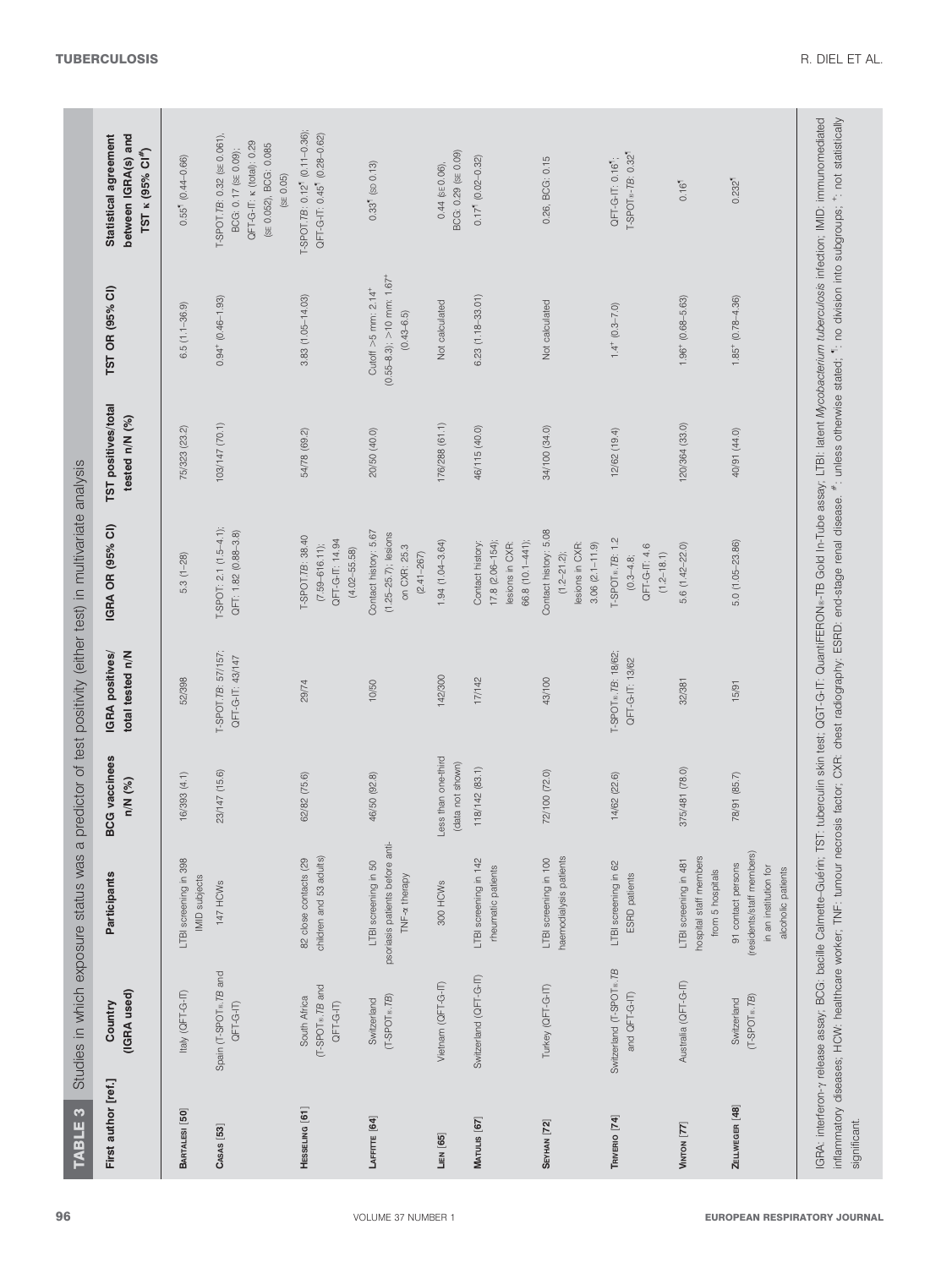mostly obtained with experimental techniques and in particular settings, making it difficult to interpret their potential clinical value. In conclusion, the present systematic review and meta-analysis of the accuracy of the IGRAs for LTBI diagnosis confirm the concept that the IGRAs are a valid alternative to the TST. The superior specificity and the good NPV make them the first choice, especially in BCG-vaccinated subjects. The current evidence is, however, still limited in determining whether the IGRAs have a stronger predictive value for developing active disease later in life, as compared to the TST. In the development of guidance on the use of IGRAs in tuberculosis screening programmes, it is vital that such evidence is considered when describing diagnostic algorithms for the diagnosis of LTBI. In this way, we can provide support to assure that only assays with proven accuracy are introduced into national screening programmes for further advancement towards the elimination of tuberculosis.

## STATEMENT OF INTEREST

Statements of interest for D. Goletti, G. Ferrara, B. Kampmann, M. Ruhwald and D. Wagner are available from www.erj.ersjournals. com/site/misc/statements.xhtml

#### ACKNOWLEDGEMENTS

The authors' affiliations are as follows: R. Diel (Dept of Pneumology, Medical School Hanover, Hanover, Germany); D. Goletti (Dept of Epidemiology and Preclinical Research, National Institute for Infectious Diseases L. Spallanzani, Rome, Italy); G. Ferrara (Section of Respiratory Diseases, Dept of Internal Medicine, S Maria Hospital, University of Perugia, Terni, Italy); G. Bothamley (Homerton University Hospital, NHS Foundation Trust, London, UK); D. Cirillo (Emerging Bacterial Pathogens Unit, San Raffaele Scientific Institute, Milan, Italy); B. Kampmann (Academic Dept of Paediatrics, Imperial College, London); C. Lange (Division of Clinical Infectious Diseases, Research Center Borstel, Borstel, Germany); M. Losi (Dept of Oncology, Hematology and Respiratory diseases, University of Modena and Reggio Emilia, Modena, Italy); R. Markova (Immunology and Allergology, National Center of Infectious and Parasitic Diseases, Sofia, Bulgaria); G.B. Migliori (WHO Collaborating Centre for Tuberculosis and Lung Diseases, Tradate, Italy); A. Nienhaus (Institute for Health Service Research in Dermatology and Nursing, University Medical Center Hamburg-Eppendorf, Hamburg, Germany); M. Ruhwald (Clinical Research Centre, Hvidovre Hospital, Copenhagen University, Copenhagen, Denmark); D. Wagner (Division of Infectious Diseases and Centre of Chronic Immunodeficiency, University Medical Center, Freiburg, Germany); J.P. Zellweger (Dept of Ambulatory Care and Community Medicine, University of Lausanne, Lausanne, Switzerland; E. Huitric, A. Sandgren and D. Manissero (both European Centre for Disease Prevention and Control (ECDC), Stockholm, Sweden).

The authors thank M. Sester (Institute of Transplantation and Infection Immunology, University of Saarland, Homburg, Germany) and C. Giehl (Head of Life Science Division, EURICE, Saarbrücken, Germany) for management and editorial support, and G. Sotgiu (Institute for Biostatistics and Epidemiology, University Sassari, Sassari, Italy) for statistical advice. The Tuberculosis Network European Trials Group (TBNET) is a Clinical Research Collaboration (CRC) of the European Respiratory Society (ERS).

## **REFERENCES**

1 Raviglione MC, Uplekar MW. WHO's new Stop TB Strategy. Lancet 2006; 367: 952–955.

- 2 European Centre for Disease Prevention and Control. Framework Action Plan to Fight Tuberculosis in the European Union. www.ecdc. europa.eu/en/publications/Publications/0803\_SPR\_TB\_Action\_plan. pdf Date last accessed: July 7, 2010. Date last updated: 2008.
- 3 Leung CC, Rieder HL, Lange C, et al. Treatment of latent infection with M. tuberculosis: update 2010. Eur Respir J 2010; [Epub ahead of print DOI: 10.1183/?09031936.00079310].
- 4 Bothamley GH, Ditiu L, Migliori GB, et al. Active case finding of tuberculosis in Europe: a Tuberculosis Network European Trials Group (TBNET) survey. Eur Respir J 2008; 32: 1023–1030.
- 5 Erkens C, Kamphorst M, Abubakar I, et al. Tuberculosis contact investigation in low prevalence countries: a European consensus. Eur Respir J 2010; 36: 925–949.
- 6 Targeted tuberculin testing and treatment of latent tuberculosis infection. Am J Respir Crit Care Med 2000; 161: S221–S247.
- 7 Andersen P, Munk ME, Pollock JM, et al. Specific immune-based diagnosis of tuberculosis. Lancet 2000; 356: 1099–1104.
- 8 Cellestis. QuantiFERON®-TB Gold. www.cellestis.com/IRM/content/aust/qtfproducts\_tbgoldintube.html Date last accessed: October 29, 2010. Date last updated: 2009.
- OxfordImmunotec. T.SPOT®.TB. www.oxfordimmunotec.com/T-SPOT.TB\_International Date last accessed: October 29, 2010. Date last updated: 2009.
- 10 Pai M, Zwerling A, Menzies D. Systematic review: T-cell-based assays for the diagnosis of latent tuberculosis infection: an update. Ann Intern Med 2008; 149: 177–184.
- 11 Mack U, Migliori GB, Sester M, et al. LTBI: latent tuberculosis infection or lasting immune responses to M. tuberculosis? A TBNET consensus statement. Eur Respir J 2009; 33: 956–973.
- 12 The National Collaborating Centre for Chronic Conditions. Tuberculosis. Clinical diagnosis and management of tuberculosis, and measures for its prevention and control. London, Royal College of Physicians, 2006.
- 13 Mazurek GH, Jereb J, Lobue P, et al. Guidelines for using the QuantiFERON-TB Gold test for detecting Mycobacterium tuberculosis infection, United States. MMWR Recomm Rep 2005; 54: 49–55.
- 14 Solovic I, Sester M, Gomez-Reino JJ, et al. The risk of tuberculosis related to TNF antagonist therapies: a TBNET consensus statement. Eur Respir J 2010; 36: 1185–1206.
- 15 Lange C, Pai M, Drobniewski F, et al. Interferon- $\gamma$  release assays for the diagnosis of active tuberculosis: sensible or silly?Eur Respir J 2009; 33: 1250–1253.
- 16 Chang KC, Leung CC. Systematic review of interferon- $\gamma$  release assays in tuberculosis: focus on likelihood ratios. Thorax 2010; 65: 271–276.
- 17 Menzies D, Pai M, Comstock G. Meta-analysis: new tests for the diagnosis of latent tuberculosis infection: areas of uncertainty and recommendations for research. Ann Intern Med 2007; 146: 340–354.
- 18 Higgins JP, Thompson SG, Deeks JJ, et al. Measuring inconsistency in meta-analyses. BMJ 2003; 327: 557–560.
- 19 Aichelburg MC, Rieger A, Breitenecker F, et al. Detection and prediction of active tuberculosis disease by a whole-blood interferon- $\gamma$  release assay in HIV-1-infected individuals. Clin Infect Dis 2009; 48: 954–962.
- 20 Diel R, Loddenkemper R, Meywald-Walter K, et al. Predictive value of a whole blood IFN- $\gamma$  assay for the development of active tuberculosis disease after recent infection with Mycobacterium tuberculosis. Am J Respir Crit Care Med 2008; 177: 1164–1170.
- 21 Kik SV, Franken WP, Mensen M, et al. Predictive value for progression to tuberculosis by IGRA and TST in immigrant contacts. Eur Respir J 2010; 35: 1346–1353.
- 22 Clark SA, Martin SL, Pozniak A, et al. Tuberculosis antigenspecific immune responses can be detected using enzyme-linked immunospot technology in human immunodeficiency virus (HIV)-1 patients with advanced disease. Clin Exp Immunol 2007; 150: 238–244.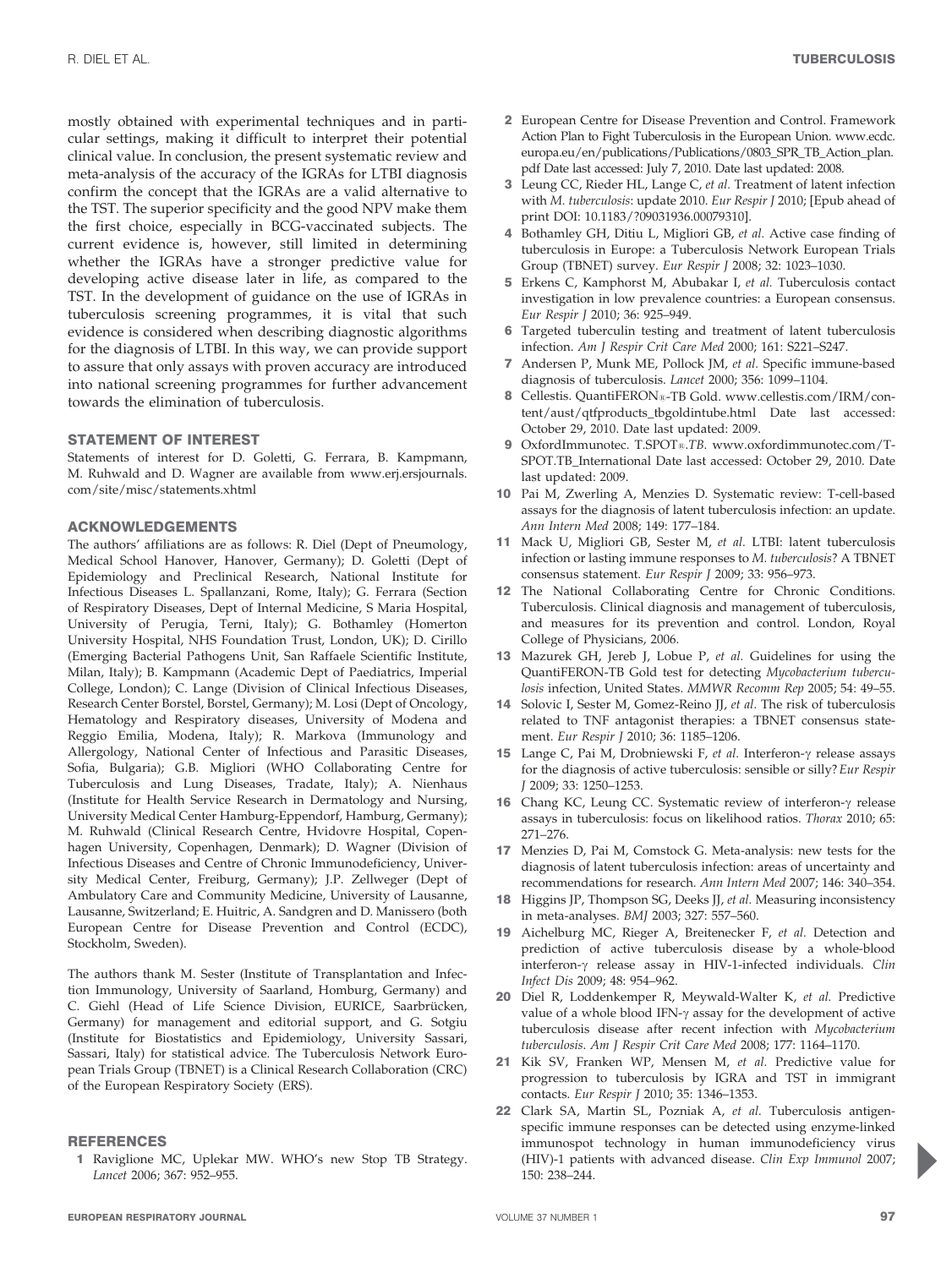- 23 Moher D, Liberati A, Tetzlaff J, et al. Preferred reporting items for systematic reviews and meta-analyses: the PRISMA statement. PLoS Med 2009; 6: e1000097.
- 24 Whiting P, Rutjes AW, Reitsma JB, et al. The development of QUADAS: a tool for the quality assessment of studies of diagnostic accuracy included in systematic reviews. BMC Med Res Methodol 2003; 3: 25.
- 25 Zamora J, Abraira V, Muriel A, et al. Meta-DiSc: a software for meta-analysis of test accuracy data. BMC Med Res Methodol 2006; 6: 31.
- 26 Detjen AK, Keil T, Roll S, et al. Interferon- $\gamma$  release assays improve the diagnosis of tuberculosis and nontuberculous mycobacterial disease in children in a country with a low incidence of tuberculosis. Clin Infect Dis 2007; 45: 322–328.
- 27 Franken WP, Timmermans JF, Prins C, et al. Comparison of Mantoux and QuantiFERON TB Gold tests for diagnosis of latent tuberculosis infection in Army personnel. Clin Vaccine Immunol 2007; 14: 477–480.
- 28 Palazzo R, Spensieri F, Massari M, et al. Use of whole-blood samples in in-house bulk and single-cell antigen-specific gamma interferon assays for surveillance of Mycobacterium tuberculosis infections. Clin Vaccine Immunol 2008; 15: 327–337.
- 29 Ruhwald M, Petersen J, Kofoed K, et al. Improving T-cell assays for the diagnosis of latent TB infection: potential of a diagnostic test based on IP-10. PLoS ONE 2008; 3: e2858.
- 30 Bienek DR, Chang CK. Evaluation of an interferon- $\gamma$  release assay, T-SPOT.TB, in a population with a low prevalence of tuberculosis. Int J Tuberc Lung Dis 2009; 13: 1416–1421.
- 31 Harada N, Higuchi K, Yoshiyama T, et al. Comparison of the sensitivity and specificity of two whole blood interferon- $\gamma$  assays for M. tuberculosis infection. J Infect 2008; 56: 348-353.
- 32 Higuchi K, Kawabe Y, Mitarai S, et al. Comparison of performance in two diagnostic methods for tuberculosis infection. Med Microbiol Immunol 2009; 198: 33–37.
- 33 Lee JY, Choi HJ, Park IN, et al. Comparison of two commercial  $interferon- $\gamma$  assays for diagnosing *Mycobacterium tuberculosis*$ infection. Eur Respir J 2006; 28: 24–30.
- 34 Dheda K, van Zyl-Smit RN, Meldau R, et al. Quantitative lung T cell responses aid the rapid diagnosis of pulmonary tuberculosis. Thorax 2009; 64: 847–853.
- 35 Goletti D, Vincenti D, Carrara S, et al. Selected RD1 peptides for active tuberculosis diagnosis: comparison of a gamma interferon whole-blood enzyme-linked immunosorbent assay and an enzyme-linked immunospot assay. Clin Diagn Lab Immunol 2005; 12: 1311–1316.
- 36 Goletti D, Carrara S, Butera O, et al. Accuracy of immunodiagnostic tests for active tuberculosis using single and combined results: a multicenter TBNET-Study. PLoS ONE 2008; 3: e3417.
- 37 Jafari C, Ernst M, Kalsdorf B, et al. Rapid diagnosis of smearnegative tuberculosis by bronchoalveolar lavage enzyme-linked immunospot. Am J Respir Crit Care Med 2006; 174: 1048–1054.
- 38 Jafari C, Thijsen S, Sotgiu G, et al. Bronchoalveolar lavage enzymelinked immunospot for a rapid diagnosis of tuberculosis: a Tuberculosis Network European Trials group study. Am J Respir Crit Care Med 2009; 180: 666–673.
- 39 Kampmann B, Whittaker E, Williams A, et al. Interferon- $\gamma$  release assays do not identify more children with active tuberculosis than the tuberculin skin test. Eur Respir J 2009; 33: 1374–1382.
- 40 Kang YA, Lee HW, Hwang SS, et al. Usefulness of whole-blood interferon- $\gamma$  assay and interferon- $\gamma$  enzyme-linked immunospot assay in the diagnosis of active pulmonary tuberculosis. Chest 2007; 132: 959–965.
- 41 Lee LN, Chou CH, Wang JY, et al. Enzyme-linked immunospot assay for interferon- $\gamma$  in the diagnosis of tuberculous pleurisy. Clin Microbiol Infect 2009; 15: 173–179.
- 42 Markova R, Todorova Y, Drenska R, et al. Usefulness of interferon- $\gamma$  release assays in the diagnosis of tuberculosis

infection in HIV-infected patients in Bulgaria. Biotechnol Biotechnol Eq 2009; 23: 1103–1108.

- 43 Wang JY, Chou CH, Lee LN, et al. Diagnosis of tuberculosis by an enzyme-linked immunospot assay for interferon- $\gamma$ . Emerg Infect Dis 2007; 13: 553–558.
- 44 Baba K, Sornes S, Hoosen AA, et al. Evaluation of immune responses in HIV infected patients with pleural tuberculosis by the QuantiFERON TB-Gold interferon- $\gamma$  assay. BMC Infect Dis 2008; 8: 35.
- 45 Silverman MS, Reynolds D, Kavsak PA, et al. Use of an interferon- $\gamma$  based assay to assess bladder cancer patients treated with intravesical BCG and exposed to tuberculosis. Clin Biochem 2007; 40: 913–915.
- 46 Lee SS, Chou KJ, Su IJ, et al. High prevalence of latent tuberculosis infection in patients in end-stage renal disease on hemodialysis: comparison of QuantiFERON-TB GOLD, ELISPOT, and tuberculin skin test. Infection 2009; 37: 96–102.
- 47 Diel R, Nienhaus A, Lange C, et al. Tuberculosis contact investigation with a new, specific blood test in a low-incidence population containing a high proportion of BCG-vaccinated persons. Respir Res 2006; 7: 77.
- 48 Zellweger JP, Zellweger A, Ansermet S, et al. Contact tracing using a new T-cell-based test: better correlation with tuberculosis exposure than the tuberculin skin test. Int J Tuberc Lung Dis 2005; 9: 1242–1247.
- 49 Alvarez-Leon EE, Espinosa-Vega E, Santana-Rodriguez E, et al. Screening for tuberculosis infection in spanish healthcare workers: comparison of the QuantiFERON-TB Gold in-tube test with the tuberculin skin test. Infect Control Hosp Epidemiol 2009; 30: 876–883.
- 50 Bartalesi F, Vicidomini S, Goletti D, et al. QuantiFERON-TB Gold and the TST are both useful for latent tuberculosis infection screening in autoimmune diseases. Eur Respir J 2009; 33: 586–593.
- 51 Bianchi L, Galli L, Moriondo M, et al. Interferon- $\gamma$  release assay improves the diagnosis of tuberculosis in children. Pediatr Infect Dis J 2009; 28: 510–514.
- 52 Brodie D, Lederer DJ, Gallardo JS, et al. Use of an interferon- $\gamma$ release assay to diagnose latent tuberculosis infection in foreignborn patients. Chest 2008; 133: 869–874.
- 53 Casas I, Latorre I, Esteve M, et al. Evaluation of interferon- $\gamma$  release assays in the diagnosis of recent tuberculosis infection in health care workers. PLoS One 2009; 4: e6686.
- 54 Chun JK, Kim CK, Kim HS, et al. The role of a whole blood interferon- $\gamma$  assay for the detection of latent tuberculosis infection in Bacille Calmette–Guerin vaccinated children. Diagn Microbiol Infect Dis 2008; 62: 389–394.
- 55 Chung WK, Zheng ZL, Sung JY, et al. Validity of interferon- $\gamma$ release assays for the diagnosis of latent tuberculosis in haemodialysis patients. Clin Microbiol Infect 2010; 16: 960–965.
- 56 Dogra S, Narang P, Mendiratta DK, et al. Comparison of a whole blood interferon- $\gamma$  assay with tuberculin skin testing for the detection of tuberculosis infection in hospitalized children in rural India. J Infect 2007; 54: 267–276.
- 57 Dominguez J, Ruiz-Manzano J, De Souza-Galvao M, et al. Comparison of two commercially available gamma interferon blood tests for immunodiagnosis of tuberculosis. Clin Vaccine Immunol 2008; 15: 168–171.
- 58 Goletti D, Carrara S, Vincenti D, et al. Accuracy of an immune diagnostic assay based on RD1 selected epitopes for active tuberculosis in a clinical setting: a pilot study. Clin Microbiol Infect 2006; 12: 544–550.
- 59 Hansted E, Andriuskeviciene A, Sakalauskas R, et al. T-cell-based diagnosis of tuberculosis infection in children in Lithuania: a country of high incidence despite a high coverage with bacille Calmette-Guerin vaccination. BMC Pulm Med 2009; 9: 41.
- 60 Herrmann JL, Simonney N, Bergeron A, et al. IFN $\gamma$  and antibody responses among French nurses during a tuberculosis contact tracing investigation. Pathol Biol (Paris) 2009; 57: e49–e53.